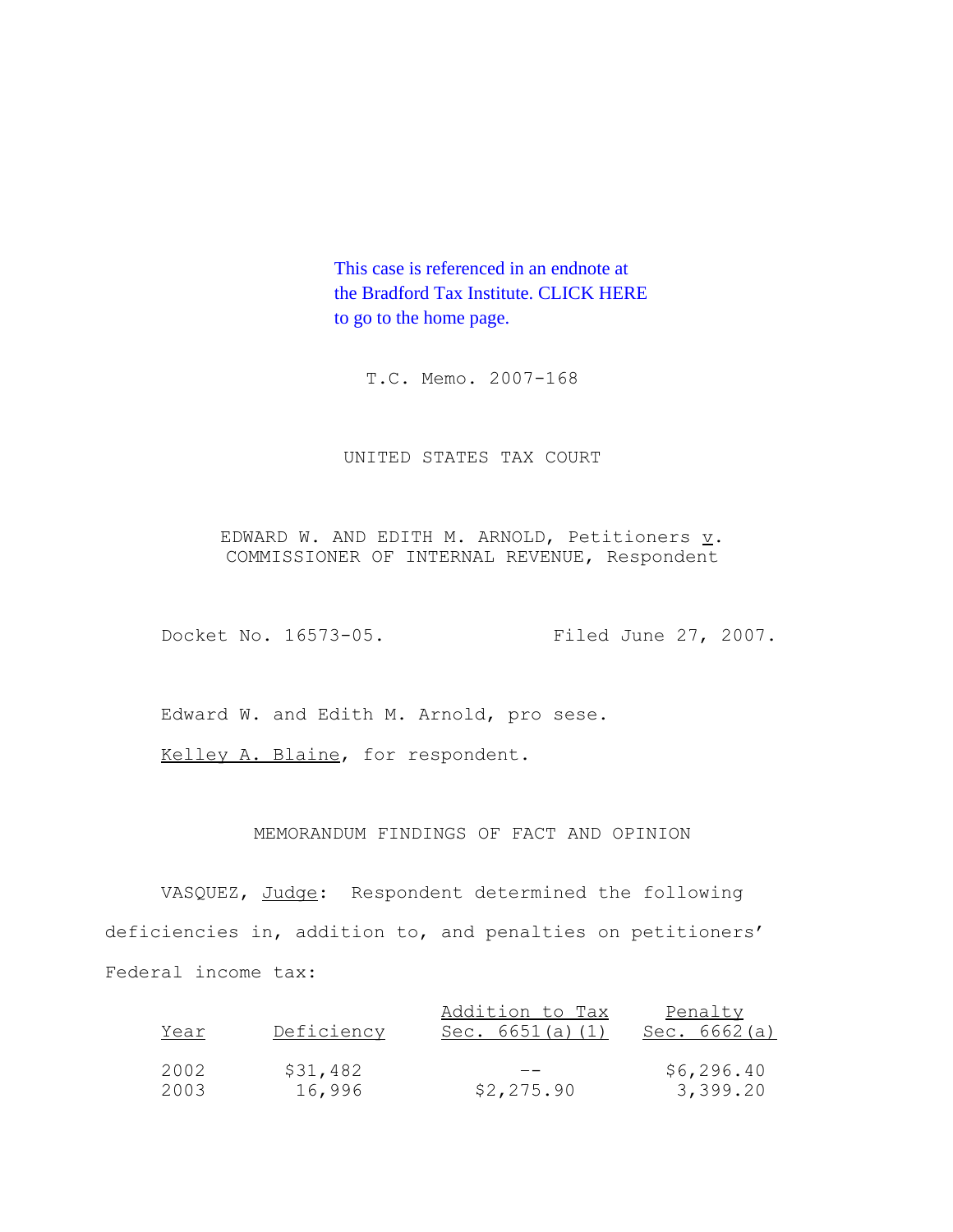Unless otherwise indicated, all section references are to the Internal Revenue Code in effect for the years in issue, and all Rule references are to the Tax Court Rules of Practice and Procedure.

After a concession by respondent,<sup>1</sup> the issues for decision are: (1) Whether petitioners substantiated deductions, losses, and/or cost of goods sold in excess of amounts respondent allowed or conceded for 2002 and 2003, (2) whether petitioners are liable for self-employment tax in 2002 and 2003, (3) whether petitioners are liable for the section  $6651(a)(1)$  addition to tax for 2003, and (4) whether petitioners are liable for the section 6662(a) penalty for 2002 and 2003.

## FINDINGS OF FACT

None of the facts have been stipulated. Confronted with petitioners' refusal to work toward a stipulation of facts, respondent filed, among other things, requests for admission pursuant to Rule 90. After the Court granted a motion by petitioners to extend the time for their reply to respondent's requests for admission, petitioners did not file a response within the time permitted to respondent's requests for admission, including the extension of time granted by the Court.

 $-2-$ 

<sup>&</sup>lt;sup>1</sup> Respondent concedes that petitioners substantiated \$3,122.52 in labor expenses for 2003 (attributable to services performed by William Ray).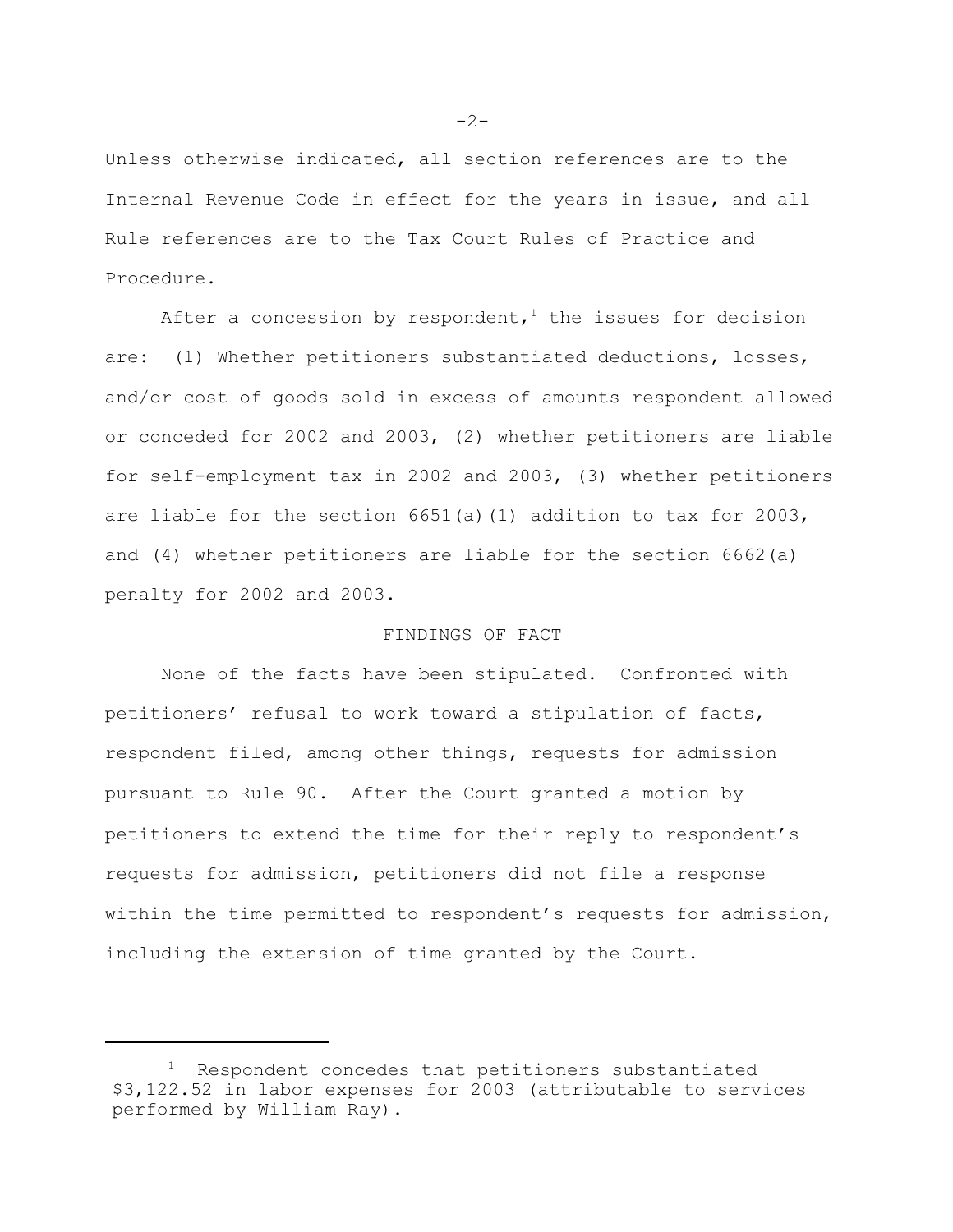Accordingly, each matter in the requests for admission was deemed admitted pursuant to Rule 90(c).

Approximately 1 week after the matters of which respondent requested admission were deemed admitted pursuant to Rule 90(c), petitioners served on the Court an untimely response to respondent's requests for admission. The Court ordered the deemed admissions withdrawn and ordered petitioners' response to requests for admission be filed. The facts petitioners admitted in the response to requests for admission are conclusively established and are so found. See Rule 90(f). Unless otherwise indicated, all facts relate to the years in issue--2002 and 2003.

At the time they filed the petition, petitioners resided in Portland, Oregon.

#### I. Income (Self-Employment Tax)

Edith Arnold was a realtor associated with Coldwell Banker, and Edward Arnold was an accountant and tax return preparer.

Mrs. Arnold was the 100-percent owner of Edith M. Arnold, P.C. (EAPC). Mrs. Arnold operated EAPC as a vehicle for her real estate practice. Mrs. Arnold assigned to EAPC the payments she earned for her services as a realtor. EAPC has never paid Mrs. Arnold wages or a salary. EAPC has never withheld payroll taxes on the money it distributed to Mrs. Arnold. Mrs. Arnold had complete control over whether EAPC paid and/or reported wages to her. Mrs. Arnold used her own name, not EAPC and without

 $-3-$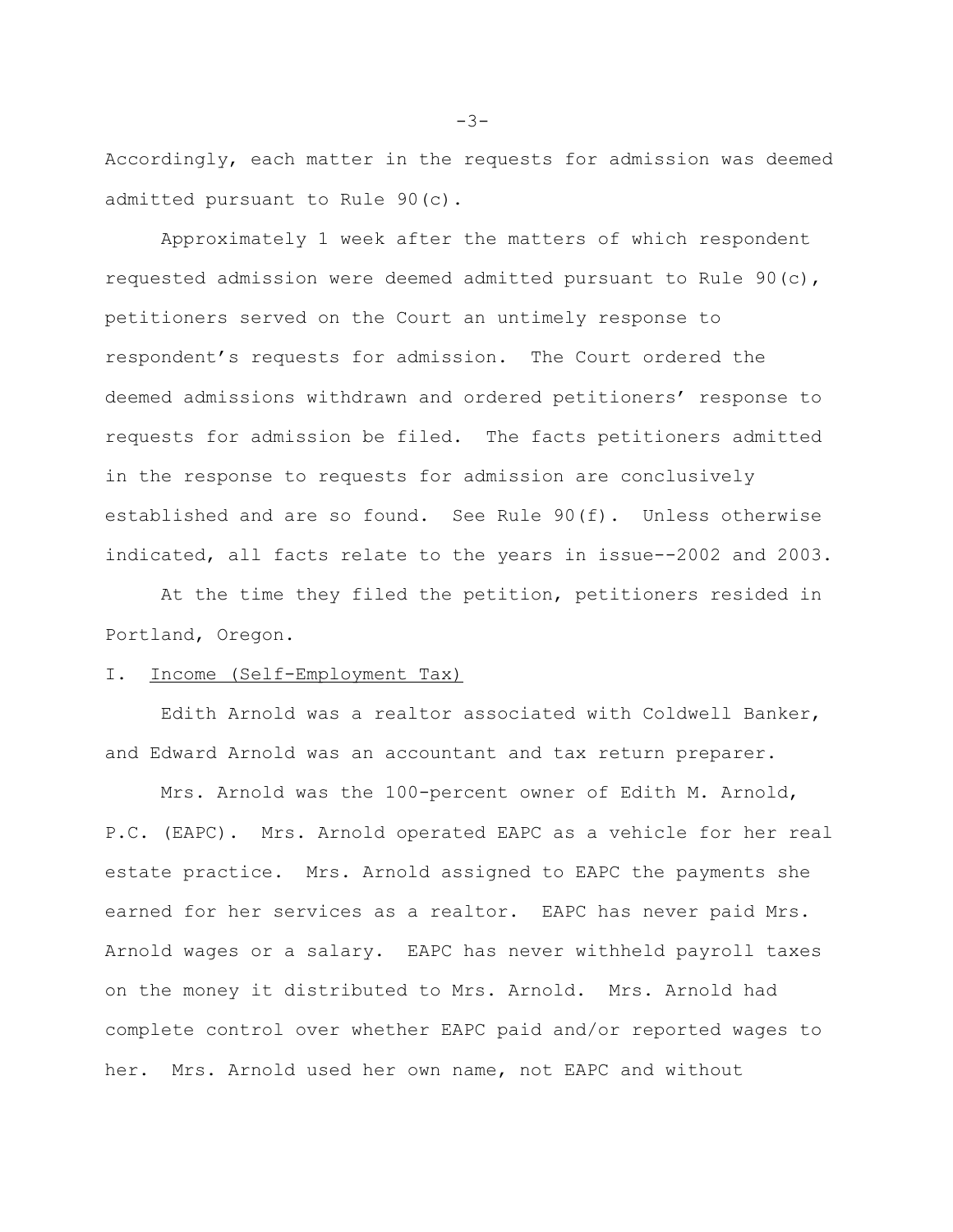reference to EAPC, on documents accounting for expenses, payments, and sales commissions connected with her real estate practice associated with Coldwell Banker.

Mr. Arnold was the 100-percent owner of Pacific Controller, Inc. (PCI). Mr. Arnold operated PCI as a vehicle for his accounting and tax preparation business. Mr. Arnold assigned to PCI the payments he received from customers for his personal accounting services. PCI has never paid Mr. Arnold wages or a salary. Mr. Arnold had complete control over whether PCI paid and/or reported wages to him. PCI has never withheld payroll taxes on the money it distributed to Mr. Arnold. There was no contract between Mr. Arnold and PCI giving PCI the right to control Mr. Arnold's performance of services.

EAPC and PCI are S corporations. Petitioners reported nonpassive income (distributions of net income after expenses) from EAPC and PCI on Schedules E, Supplemental Income and Loss, of their 2002 and 2003 joint Federal income tax returns. Mr. Arnold prepared the 2002 and 2003 tax returns for petitioners, EAPC, and PCI. Petitioners reported zero wage income on their 2002 and 2003 joint Federal income tax returns.

 $-4-$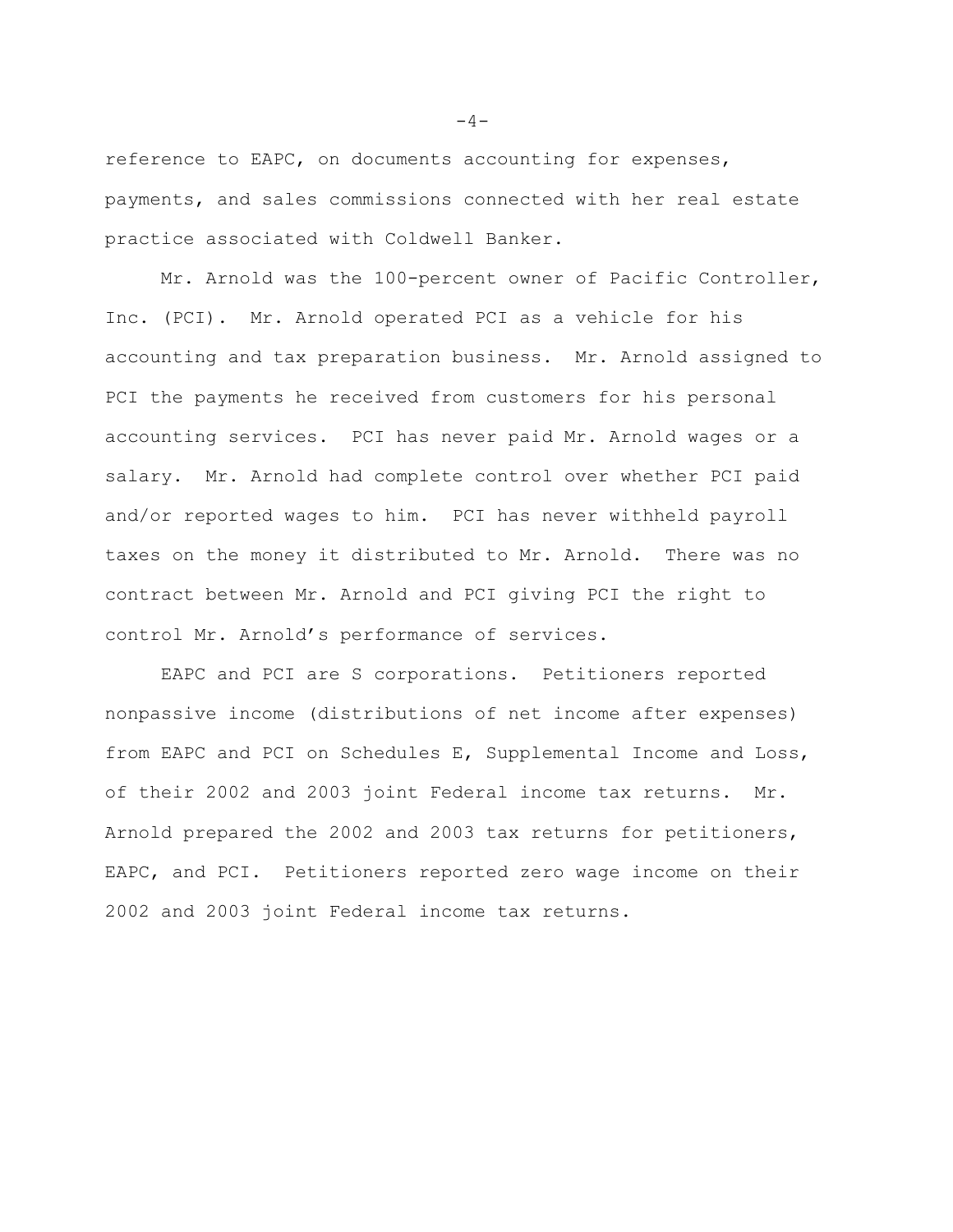## II. Disallowed Deductions and Other Amounts Claimed by Petitioners

#### A. Interest

On Schedule E of their 2002 return, petitioners deducted \$10,045 in interest. Neither petitioner paid any interest to PCI.

#### B. Labor Expenses

On Schedules E of their 2002 and 2003 returns, petitioners deducted \$16,757 and \$24,171, respectively, of labor expenses. Respondent concedes that petitioners paid \$3,122.52 in labor expenses for 2003 (attributable to services performed by William Ray).

## C. Western Timber Farms, Inc.

On each of their 2002 and 2003 returns, petitioners claimed a Schedule E loss relating to an entity known as Western Timber Farms, Inc.

#### D. Orion: Cost of Goods Sold/Capital Loss

On Schedule C, Profit or Loss From Business, of their 2002 return, petitioners claimed \$40,000 in cost of goods sold related to Orion Venture (Orion). The "Principal business or professional activity code" entered on the Schedule C for Orion is 523900, which the Schedule C instructions state is for "Other financial investment activities (including investment advice)".

On their 2002 and 2003 returns, petitioners indicated that they did not have an interest in a financial account in a foreign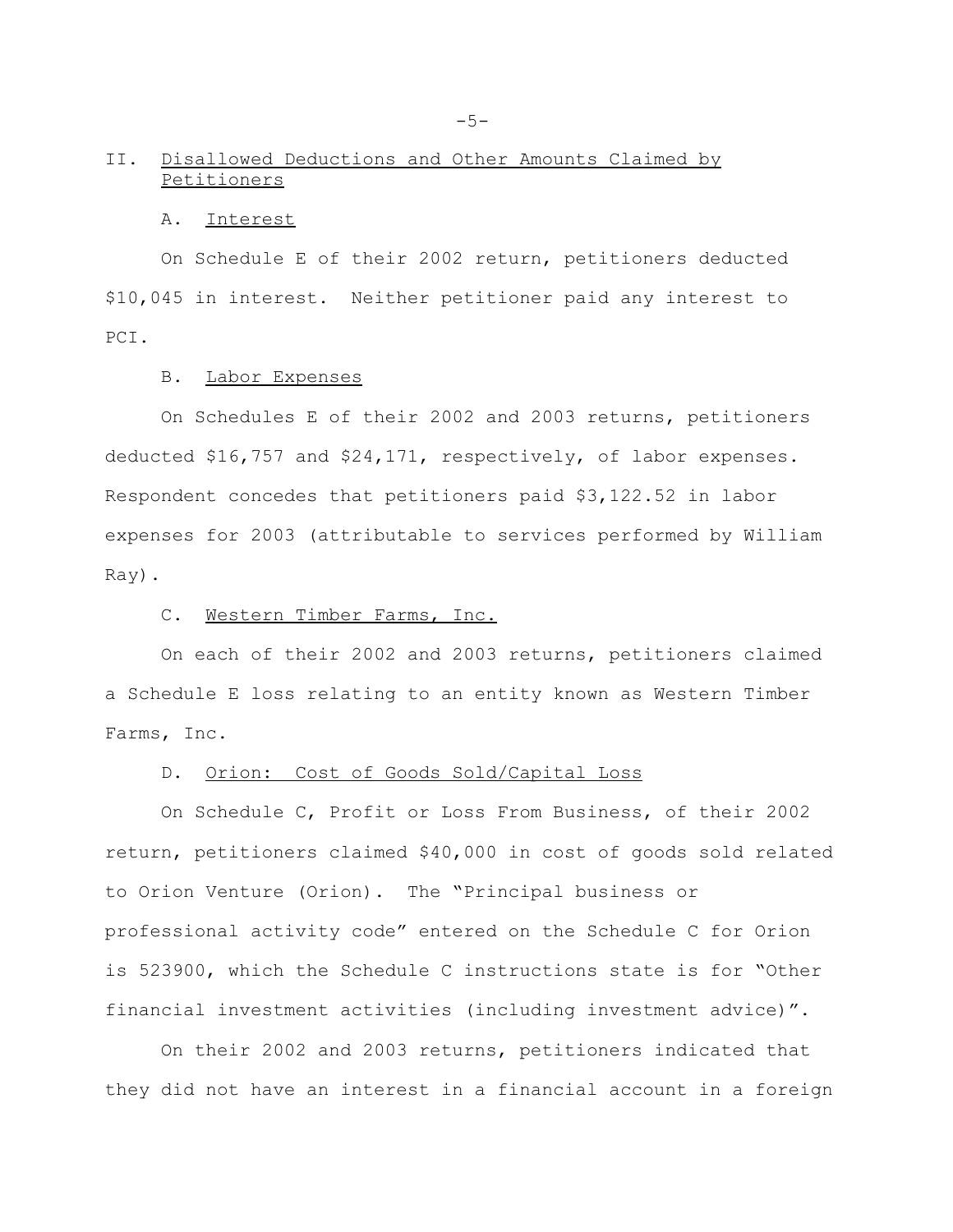country (such as a bank account, securities account, or other financial account). In 2001 and 2002, however, petitioners sent money to Orion via wire transfers to banks and beneficiaries in St. Kitts, West Indies, and Nevis, West Indies.

Orion purportedly invested in foreign currency trades that could net returns of 6 percent to 8 percent per month and 60 percent to 200 percent per year. Orion appears to have been, in part,<sup>2</sup> a Ponzi scheme. Many investors, however, successfully withdrew funds from Orion, which built customer confidence that Orion's operations were legitimate and that the returns and gains Orion reported to customers, including petitioners, were real.

In December 2003, petitioners received a letter from the U.S. Postal Inspection Service (USPIS), dated December 15, 2003, that indicated that petitioners might have been victims of fraud associated with Orion. Following receipt of the December 15, 2003, letter from the USPIS, petitioners attempted to recover funds they had transferred to Orion. During 2004, a newspaper printed a story about Orion which stated that the founder of Orion was suspected of misusing money provided to Orion. Sometime after reading the 2004 newspaper article, petitioners believed that any money they provided to Orion was lost and that their interest in Orion was worthless.

 $-6-$ 

<sup>&</sup>lt;sup>2</sup> Some of the money Orion received was invested in currency trades.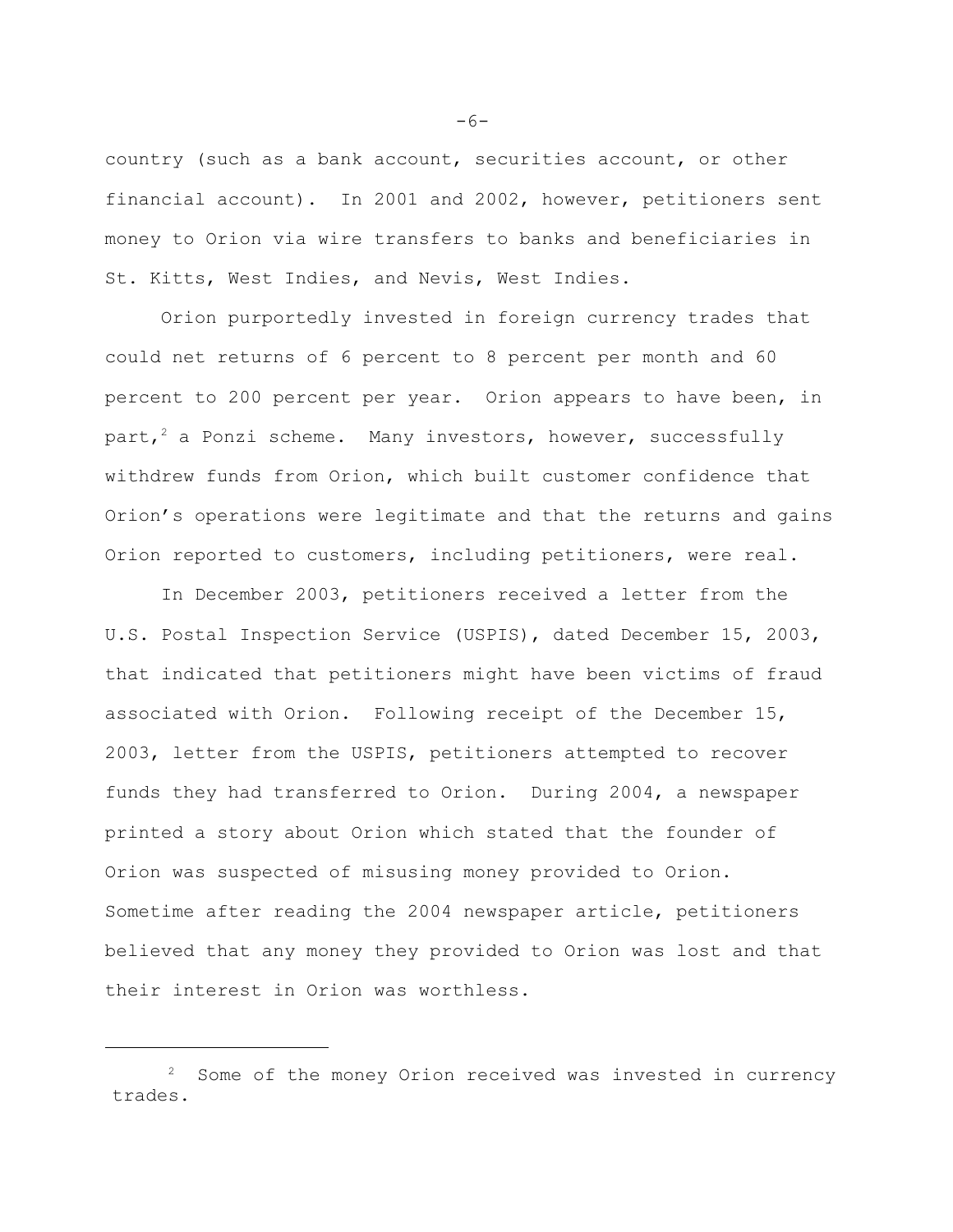On their 2002 and 2003 returns, petitioners claimed earned income credits (EIC) of \$352,854 and \$489,827, respectively. On their 2002 return, petitioners did not report any of the gains that Orion reported in statements to petitioners (which petitioners received during 2002). On November 15, 2004, petitioners signed their 2003 return. On November 18, 2004, respondent received petitioners 2003 return.

#### OPINION

Generally, respondent's deficiency determinations set forth in the notice of deficiency are presumed correct, and petitioners bear the burden of showing the determinations are in error. Rule 142(a); Welch v. Helvering, 290 U.S. 111, 115 (1933). Section 7491(a), however, shifts the burden of proof to the Commissioner with respect to a factual issue affecting the tax liability of a taxpayer who meets certain conditions.

Petitioners have neither claimed nor shown that they satisfied the requirements of section 7491(a) to shift the burden of proof to respondent with regard to any factual issue affecting the deficiencies in their tax. Accordingly, petitioners bear the burden of proof. See Rule 142(a).

 $-7-$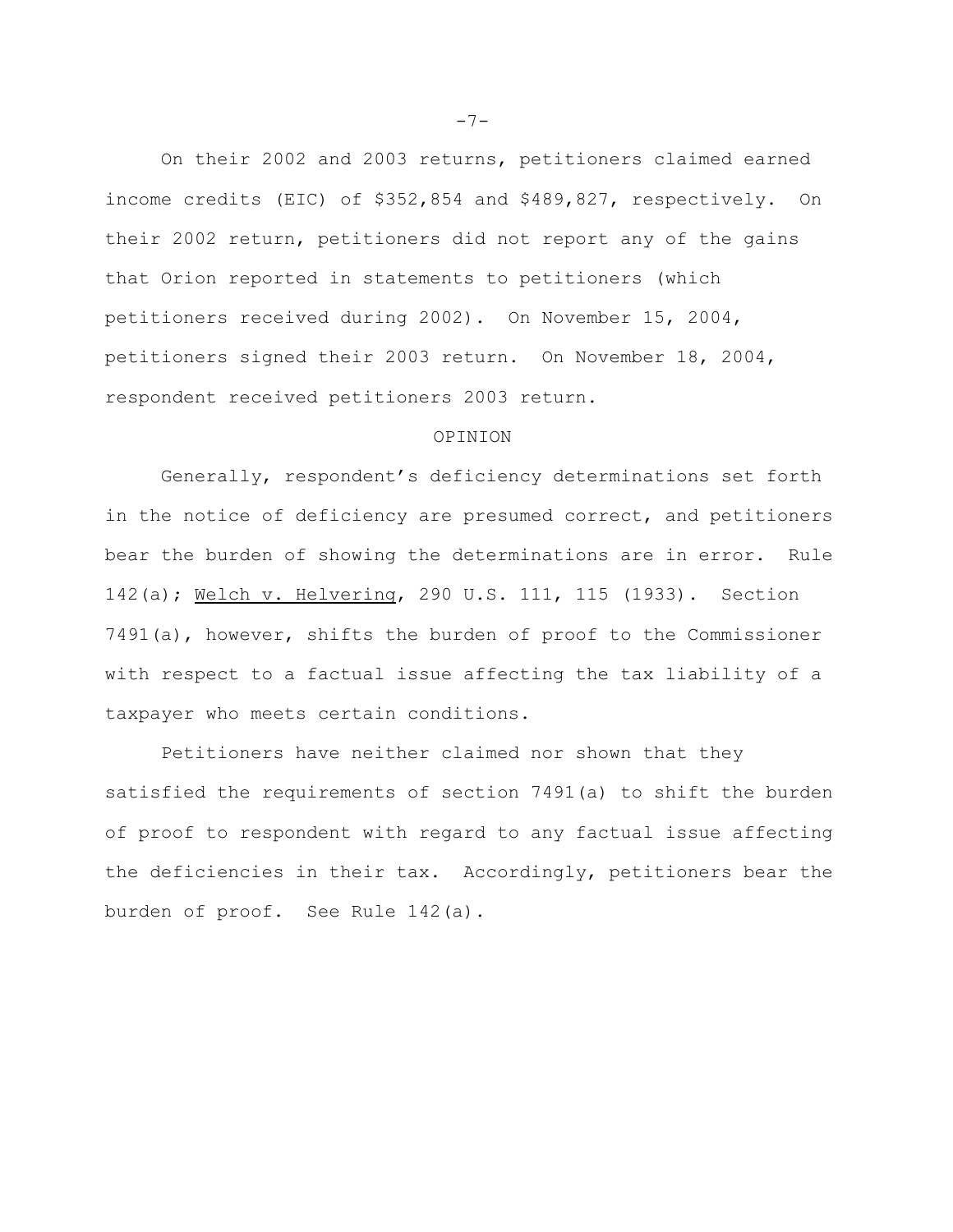#### I. Self-Employment Tax

Section 1401 imposes self-employment tax on self-employment income. Section 1402 defines net earnings from self-employment as the gross income derived by an individual from the carrying on of any trade or business by such individual less allowable deductions attributable to such trade or business.

A fundamental principle of tax law is that income is taxed to the person who earns it. Commissioner v. Culbertson, 337 U.S. 733, 739 (1949); Lucas v. Earl, 281 U.S. 111, 114 (1930); Johnston v. Commissioner, T.C. Memo. 2000-315. The existence of a validly organized and operated corporation does not preclude taxation of income to the service provider instead of the corporation. Wilson v. United States, 530 F.2d 772, 777-778 (8th Cir. 1976); Haag v. Commissioner, 88 T.C. 604, 610-611 (1987), affd. without published opinion 855 F.2d 855 (8th Cir. 1988); see also Commissioner v. Culbertson, supra at 739-740. Deciding whether the corporation or the service provider earned the income requires that we decide whether the corporation or its service-performing agent or shareholder controls the earning of the income. Johnson v. Commissioner, 78 T.C. 882, 891 (1982) (and cases cited thereat), affd. without published opinion 734 F.2d 20 (9th Cir. 1984).

A corporation earns the income if: (a) The service provider is an employee of a corporation which has the right to direct or

 $-8-$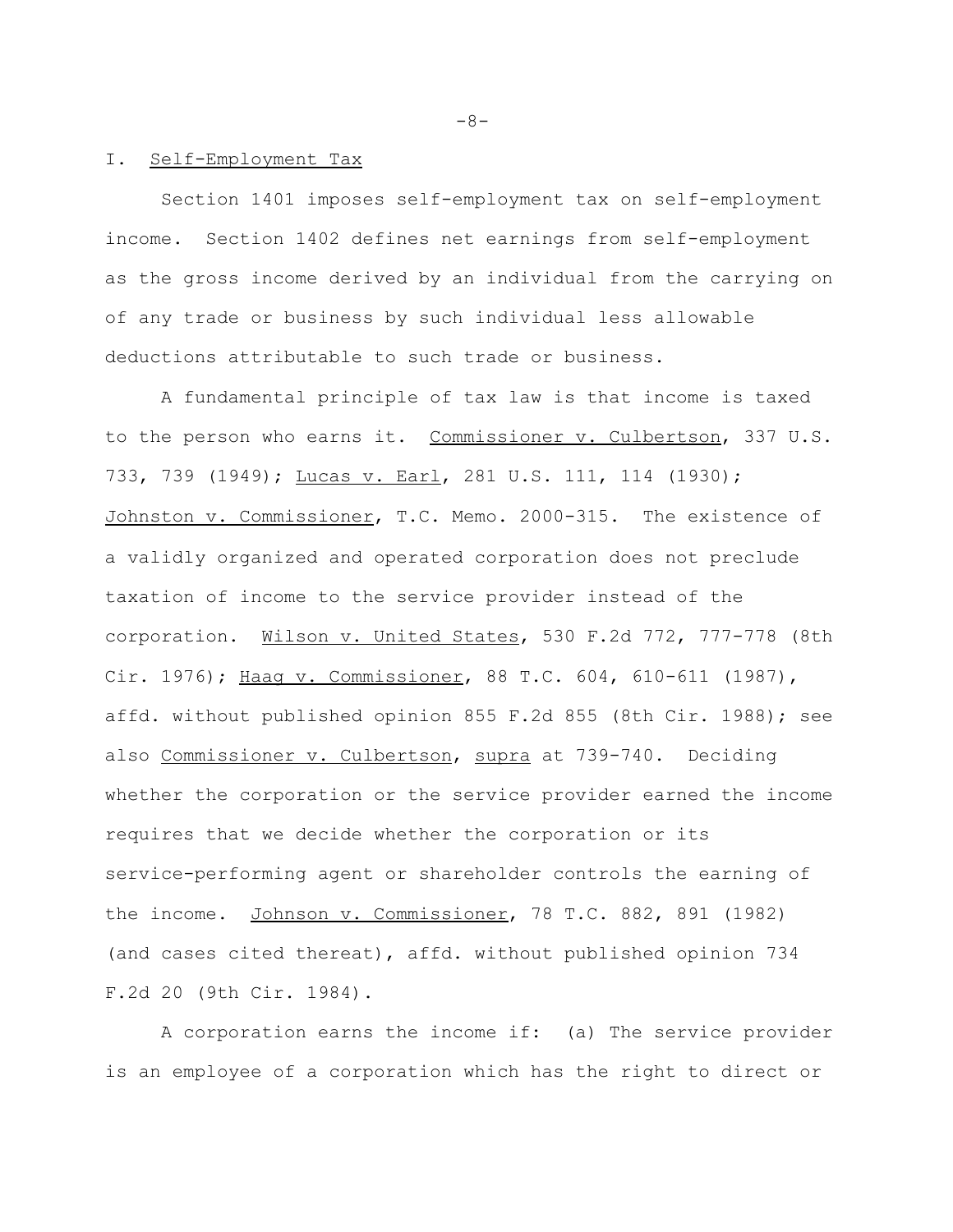control that employee in some meaningful sense; and (b) there exists a contract or similar arrangement between the corporation and the person or entity using the services which recognizes the corporation's right to direct or control the work of the service provider. Haag v. Commissioner, supra at 611; Johnson v. Commissioner, supra at 891; see also Leavell v. Commissioner, 104 T.C. 140, 151-152 (1995).

Petitioners admitted that there was no contract between Mr. Arnold and PCI recognizing the right of PCI to control Mr. Arnold's performance of services. There is no credible evidence that Mrs. Arnold contracted with EAPC to perform real estate services or that EAPC controlled Mrs. Arnold in some meaningful sense.

We conclude that EAPC did not control Mrs. Arnold's performance of real estate services and that PCI did not control Mr. Arnold's performance of accounting or return preparation services. Accordingly, we sustain respondent's determination that petitioners are subject to self-employment tax in 2002 and 2003 on income from their accounting/return preparation and real estate activities.

### II. Deductions

Deductions are a matter of legislative grace, and petitioners have the burden of showing that they are entitled to any deduction claimed. See Rule 142(a); New Colonial Ice Co. v.

 $-9-$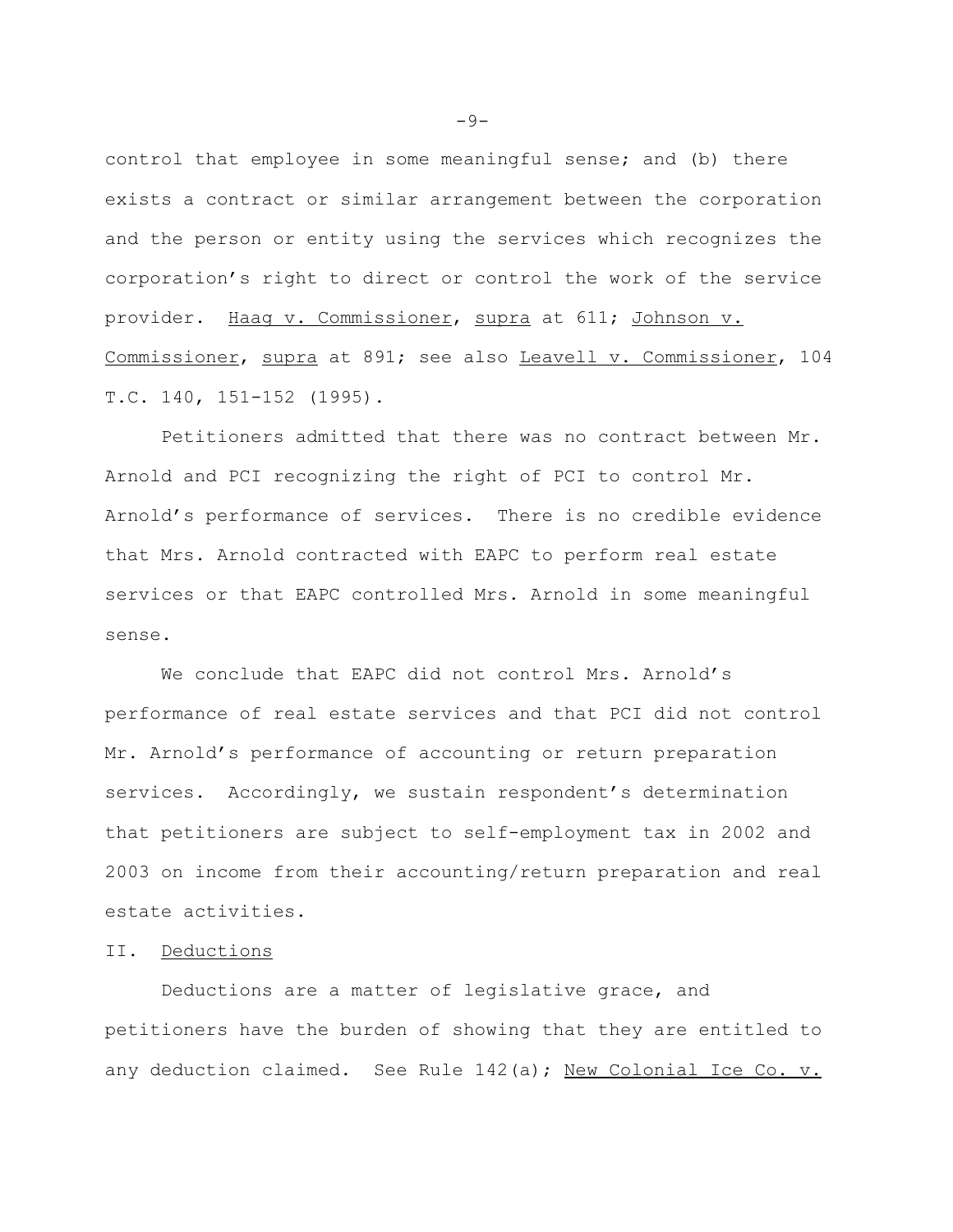Helvering, 292 U.S. 435, 440 (1934). Taxpayers are required to maintain records that are sufficient to enable the Commissioner to determine their correct tax liability. See sec. 6001; sec. 1.6001-1(a), Income Tax Regs. Additionally, taxpayers bear the burden of substantiating the amount and purpose of the item they claimed as a deduction. See Hradesky v. Commissioner, 65 T.C. 87, 89 (1975), affd. per curiam 540 F.2d 821 (5th Cir. 1976).

Petitioners rely on their own testimony to substantiate the claimed expenses and deductions at issue. $3$  The Court is not required to accept petitioners' unsubstantiated testimony. See Wood v. Commissioner, 338 F.2d 602, 605 (9th Cir. 1964), affg. 41 T.C. 593 (1964). We found petitioners' testimony to be general, vague, conclusory, and/or questionable in certain material respects. On the record, we repeatedly noted Mr. Arnold's lack of credibility. Under the circumstances presented herein, we are not required to, and generally do not, rely on petitioners' testimony to sustain their burden of establishing error in respondent's determinations. See Lerch v. Commissioner, 877 F.2d 624, 631-632 (7th Cir. 1989), affg. T.C. Memo. 1987-295; Geiger v. Commissioner, 440 F.2d 688, 689-690 (9th Cir. 1971), affg. per

 $-10-$ 

<sup>3</sup> Petitioners also may rely on the testimony of William Ray. Apart from Mr. Ray's testimony that he was paid \$3,122.52 for services rendered during 2003, most of Mr. Ray's testimony was general, vague, and conclusory. With the exception of the amount he was paid, he generally lacked sufficient knowledge about the items/facts in issue. Mr. Ray's testimony is not sufficient to support petitioners' assertions.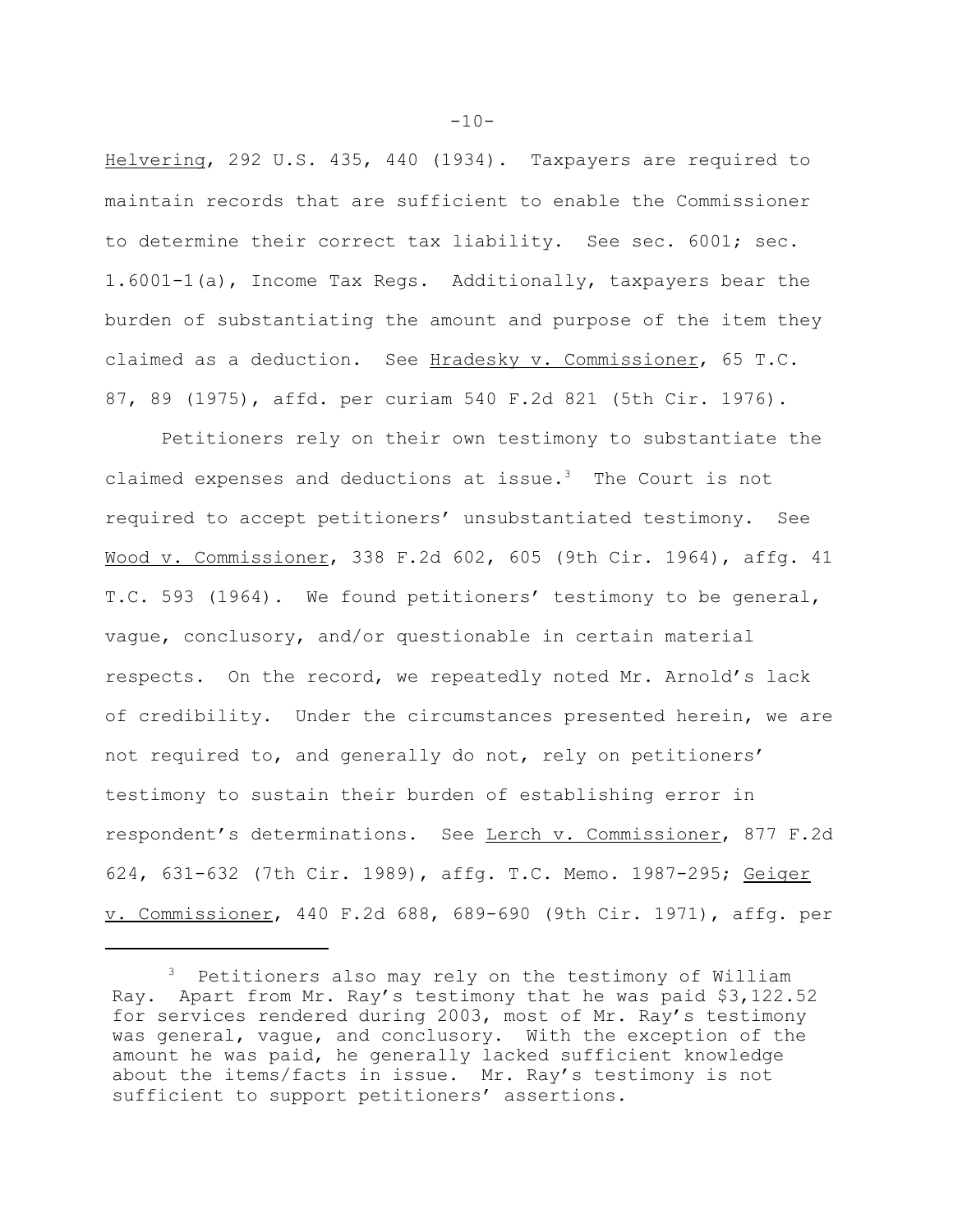curiam T.C. Memo. 1969-159; Tokarski v. Commissioner, 87 T.C. 74, 77 (1986).

If taxpayers establish that they have incurred deductible expenses but are unable to substantiate the exact amounts, we can in some circumstances estimate the deductible amounts, but only if the taxpayer presents sufficient evidence to establish a rational basis for making the estimates. See Cohan v. Commissioner, 39 F.2d 540, 543-544 (2d Cir. 1930); Vanicek v. Commissioner, 85 T.C. 731, 742-743 (1985). In estimating the amounts allowable, we bear heavily upon the taxpayer whose inexactitude is of his own making. See Cohan v. Commissioner, supra at 544. We shall not rely on the Cohan rule as petitioners have not presented sufficient evidence to establish a rational basis for making an estimate. Furthermore, the evidence does not establish that petitioners incurred any interest expense or had any cost of goods sold.

Accordingly, we sustain respondent's disallowance of the interest expense, the labor expenses, the Western Timber Farms, Inc. losses, and the cost of goods sold.

At trial, petitioners contended that they suffered a \$20,000 capital loss related to Orion. The parties tried this issue by consent. See Rule  $41(b)$ .<sup>4</sup>

-11-

When issues not raised by the pleadings are tried by express or implied consent of the parties, the issues shall be (continued...)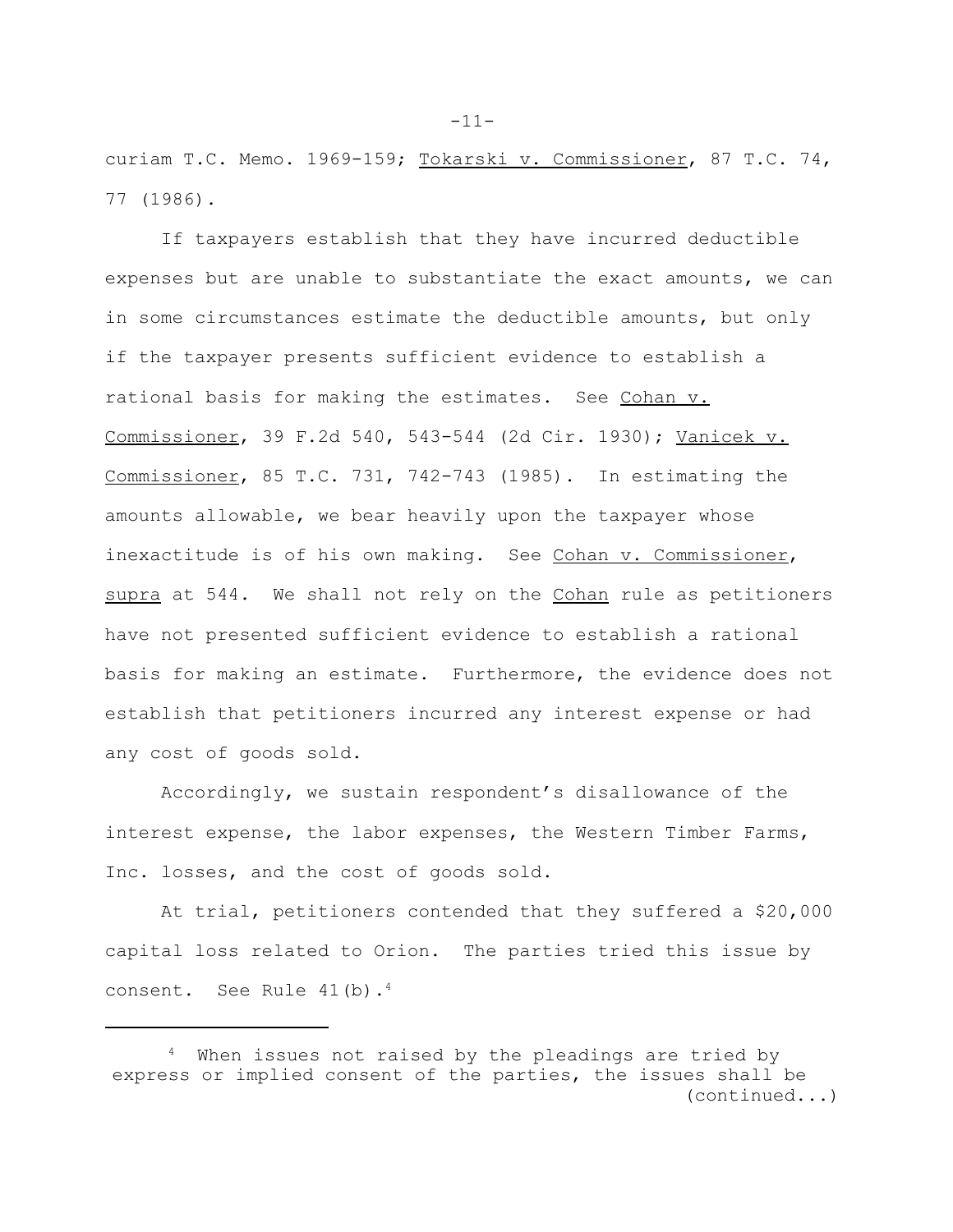Section 165(a) provides that there shall be allowed as a deduction any loss sustained during the taxable year and not compensated by insurance or otherwise. Section 165(c) limits the loss deduction for individuals to losses incurred in a trade or business, losses incurred in a transaction entered into for profit, and certain other losses including those arising from a casualty or from theft. Section  $165(q)(1)$  provides that if any "security" which is a capital asset becomes worthless during the taxable year, then the resulting loss shall be treated as a loss from the sale or exchange, on the last day of the taxable year, of a capital asset. Section 165(g)(2) defines "security" for purposes of section 165(g) as a share of stock in a corporation; a right to subscribe for, or to receive, a share of stock in a corporation; or a bond, debenture, note, or certificate, or other evidence of indebtedness, issued by a corporation or by a government or political subdivision thereof, with interest coupons or in registered form.

Petitioners have failed to prove they held a "security" for purposes of section 165(g) with respect to Orion, if and when Orion became "worthless", and that they suffered a loss related to Orion during the years in issue. See secs. 1001, 1011, 1012.

 $-12-$ 

 $4$ (...continued) treated as if they had been raised in the pleadings. Rule 41(b).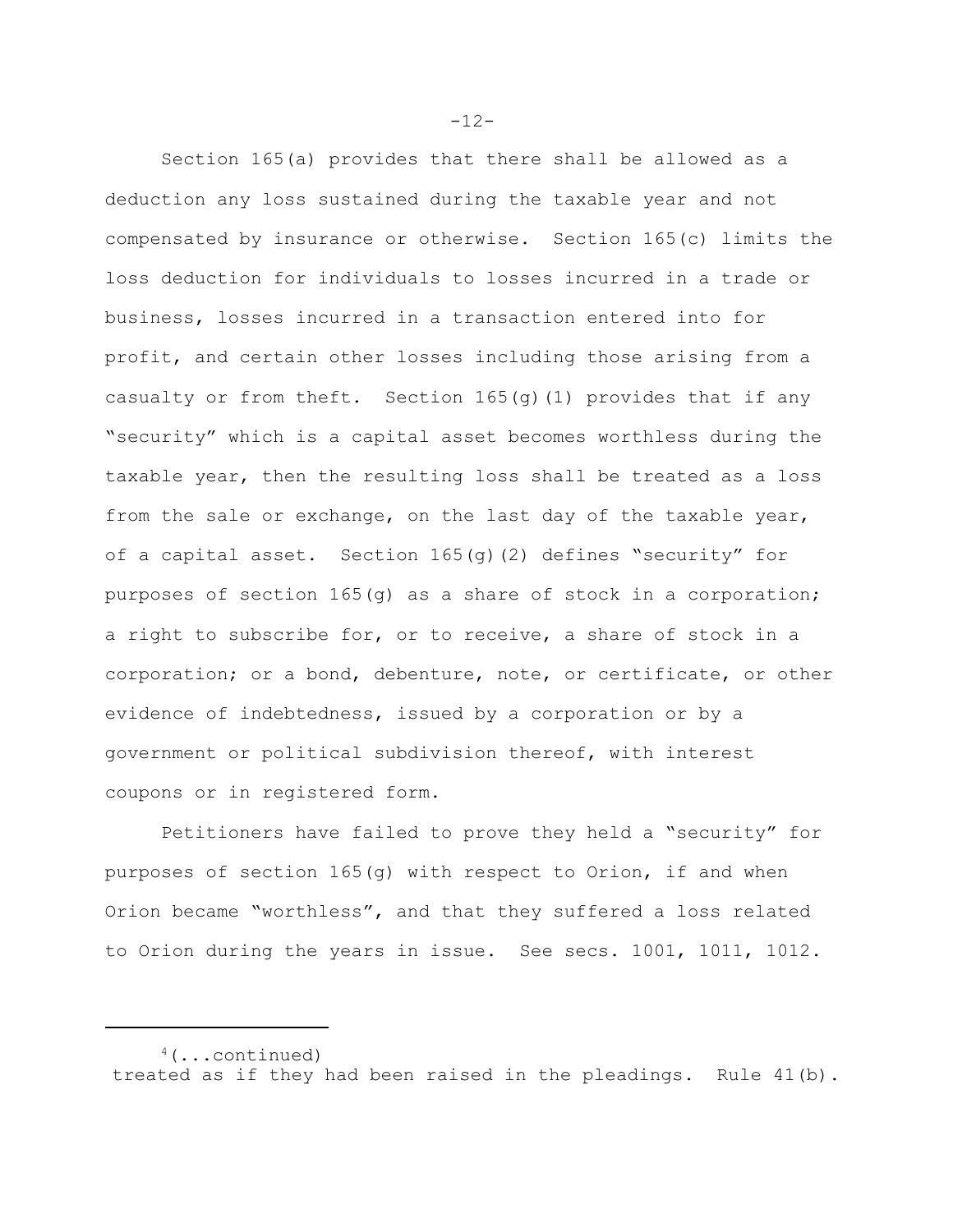Accordingly, we conclude that petitioners are not entitled to a deduction for a loss related to Orion during the years in issue.<sup>5</sup> III. Addition to Tax and Penalties

Section 7491(c) provides that the Commissioner will bear the burden of production with respect to the liability of any individual for additions to tax. "The Commissioner's burden of production under section 7491(c) is to produce evidence that it is appropriate to impose the relevant penalty, addition to tax, or additional amount". Swain v. Commissioner, 118 T.C. 358, 363 (2002); see also Higbee v. Commissioner, 116 T.C. 438, 446 (2001). The Commissioner, however, does not have the obligation to introduce evidence regarding reasonable cause or substantial authority. Higbee v. Commissioner, supra at 446-447.

#### A. Section 6651(a)(1) Addition to Tax

Section 6651(a)(1) imposes an addition to tax for failure to file a return on the date prescribed (determined with regard to any extension of time for filing), unless the taxpayer can establish that such failure is due to reasonable cause and not due to willful neglect. A Federal income tax return made on the

 $-13-$ 

<sup>&</sup>lt;sup>5</sup> We note that the issue regarding the alleged \$20,000 capital loss related to Orion first arose at trial. In their opening brief, petitioners state that the issue regarding Orion "[opened] the possibility of reporting the loss as a Casualty/Theft loss. With full disclosure, Petitioner [sic] has elected the capital loss as all they knew in 2002, [sic] was that the investment was worthless." Accordingly, whether there was a theft loss is not at issue.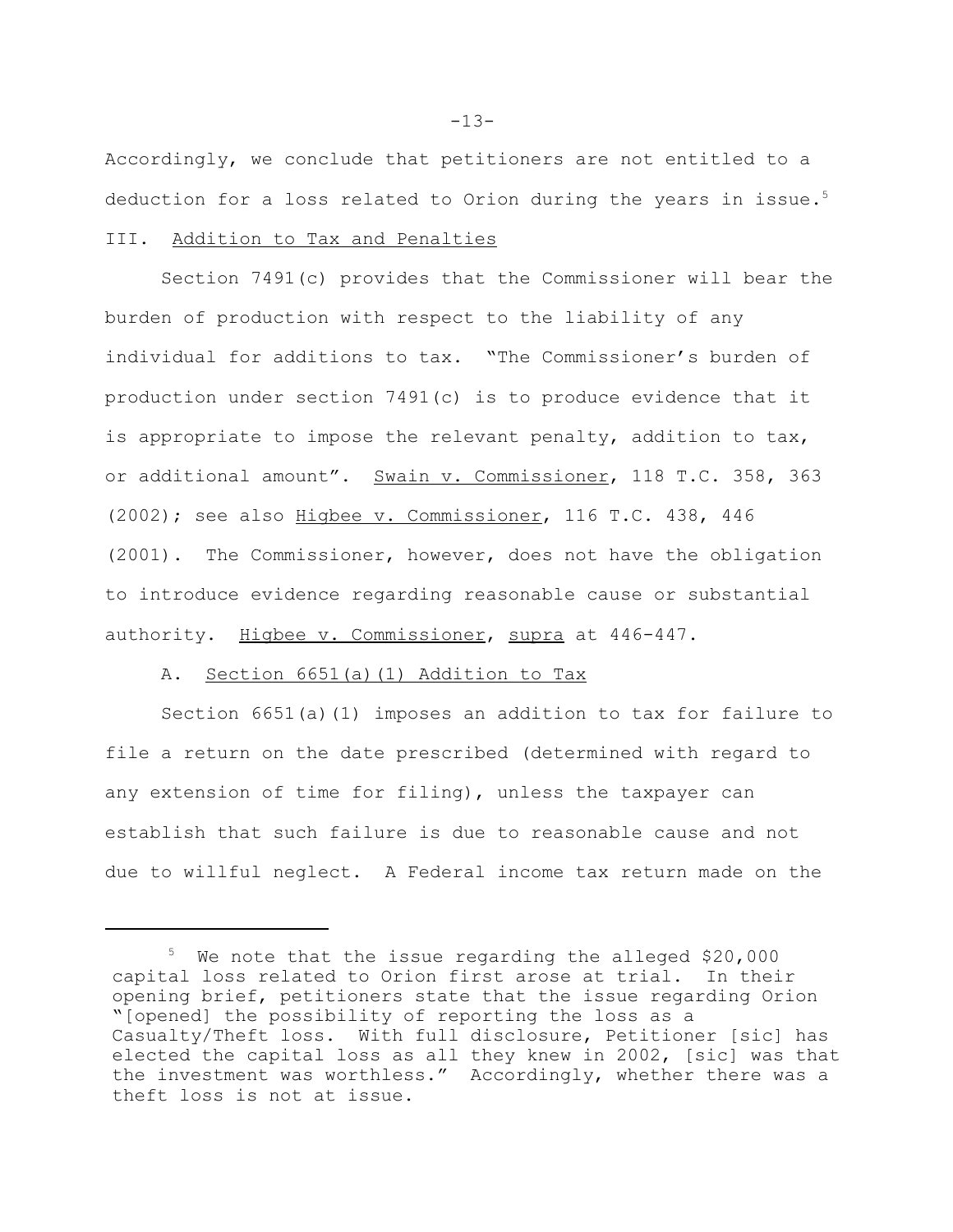basis of a calendar year must be filed on or before April 15, following the close of the calendar year unless the due date is extended. Sec. 6072(a). On brief respondent notes that petitioners' 2003 return was due on October 15, 2004 (presumably on account of an extension of time to file). Petitioners filed their 2003 return on November 18, 2004. Accordingly, respondent has met his burden of production on this issue.

Petitioners claimed their failure to timely file for 2003 was due to reasonable cause and not willful neglect because Mr. Arnold was ill at the time. Petitioners rely on their own testimony.

The Court is not required to accept petitioners' unsubstantiated testimony. See Wood v. Commissioner, 338 F.2d at 605. The Court need not accept at face value a witness's testimony that is self-interested or otherwise questionable. See Archer v. Commissioner, 227 F.2d 270, 273 (5th Cir. 1955), affg. a Memorandum Opinion of this Court; Weiss v. Commissioner, 221 F.2d 152, 156 (8th Cir. 1955), affg. T.C. Memo. 1954-51; Schroeder v. Commissioner, T.C. Memo. 1986-467. This is so even when the testimony is uncontroverted if it is improbable, unreasonable, or questionable. Archer v. Commissioner, supra at 273; Weiss v. Commissioner, supra at 156; see Quock Ting v. United States, 140 U.S. 417 (1891). We found petitioners' testimony to be conclusory and/or questionable in certain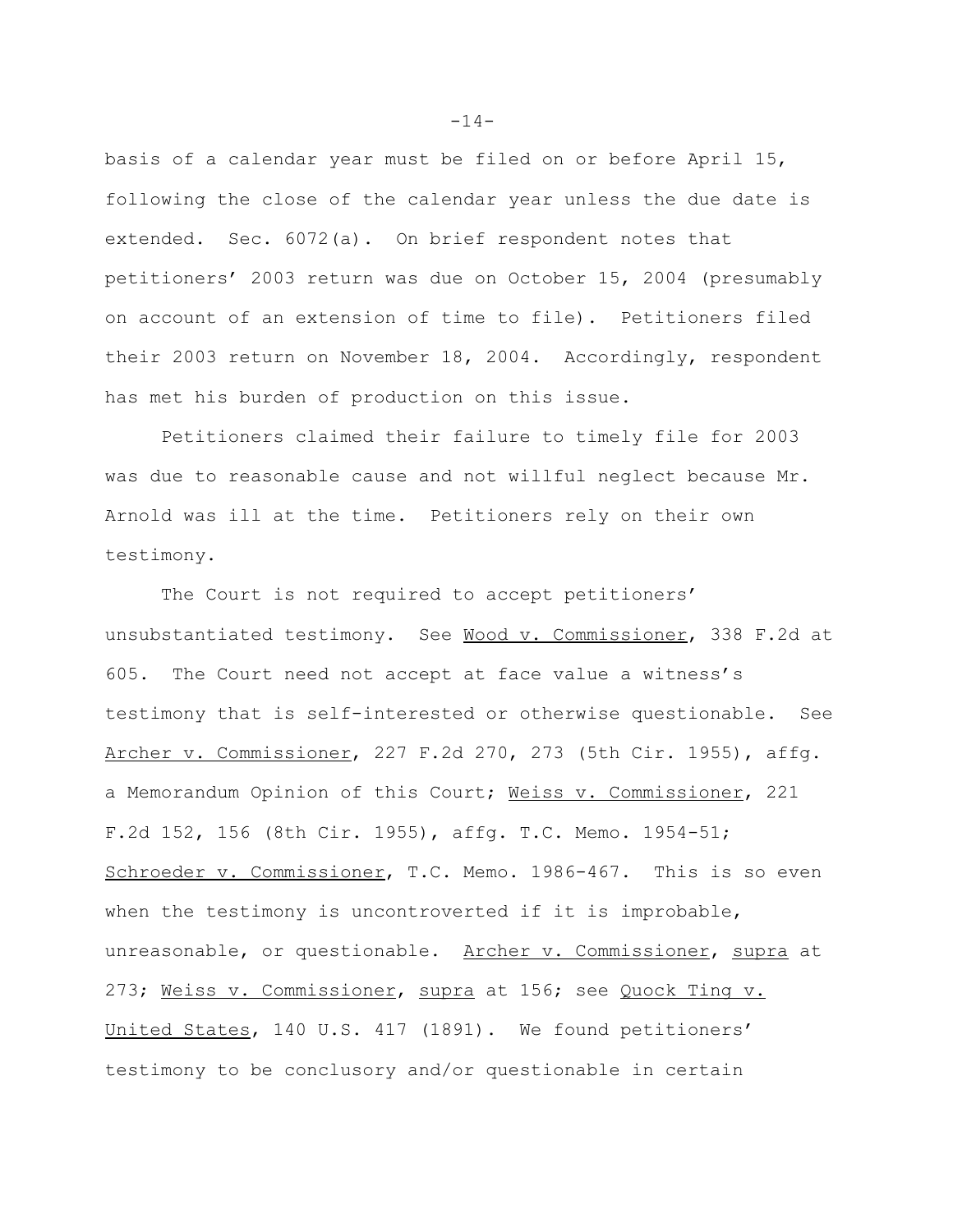material respects. Under the circumstances presented here, we are not required to, and generally do not, rely on petitioners' testimony. See Lerch v. Commissioner, 877 F.2d at 631-632; Geiger v. Commissioner, 440 F.2d at 689-690; Tokarski v. Commissioner, 87 T.C. at 77.

Petitioners did not call any medical professionals as witnesses to testify about Mr. Arnold's health. We infer that such testimony would not have been favorable to petitioners. See Wichita Terminal Elevator Co. v. Commissioner, 6 T.C. 1158, 1165 (1946), affd. 162 F.2d 513 (10th Cir. 1947).

During the same period Mr. Arnold was supposedly too ill to timely file petitioners' 2003 return, Mr. Arnold worked as a return preparer, went to his office, and oversaw the preparation of tax returns. Additionally, during the same period of Mr. Arnold's alleged illness or incapacity, petitioners timely filed their 2002 return. Furthermore, there is no credible evidence that Mrs. Arnold could not have timely filed petitioners' 2003 return (or a separate return for herself for 2003).

Having had the opportunity to observe petitioners, we find their claim not credible. Petitioners' failure to file was not due to reasonable cause; it was due to willful neglect. Accordingly, we sustain respondent's determination that petitioners are liable for the addition to tax pursuant to section 6651(a)(1) for 2003.

 $-15-$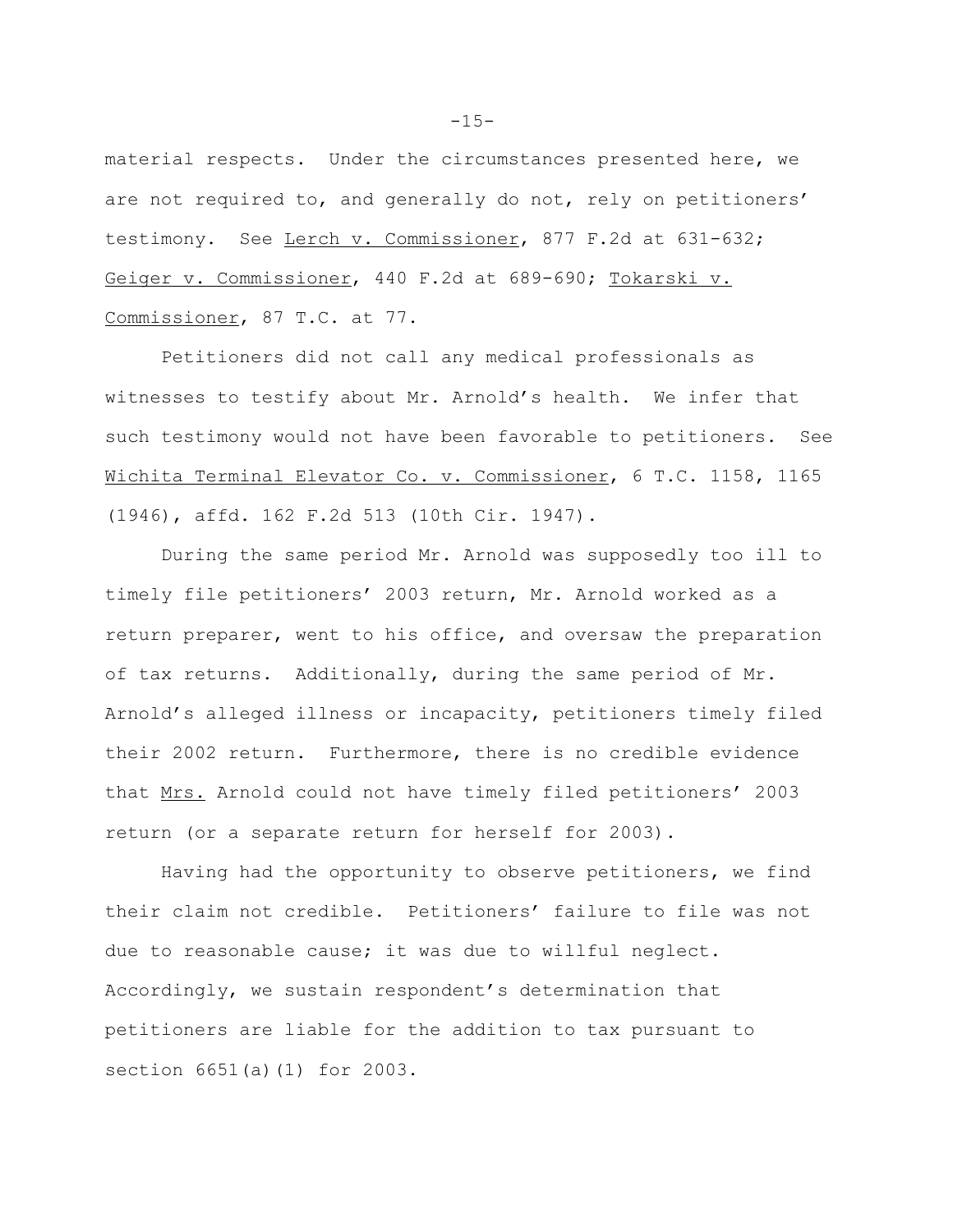## B. Section 6662 Penalty

Pursuant to section 6662(a), a taxpayer may be liable for a penalty of 20 percent on the portion of an underpayment of tax attributable to: (1) Negligence or disregard of rules or regulations or (2) a substantial understatement of income tax. Sec.  $6662(b)(1)$  and  $(2)$ . Whether applied because of a substantial understatement of income tax or negligence or disregard of rules or regulations, the accuracy-related penalty is not imposed with respect to any portion of the underpayment as to which the taxpayer acted with reasonable cause and in good faith. Sec. 6664(c)(1). The decision as to whether the taxpayer acted with reasonable cause and in good faith depends upon all the pertinent facts and circumstances. See sec.  $1.6664-4$  (b)  $(1)$ , Income Tax Regs.

Negligence includes any failure to make a reasonable attempt to comply with the Internal Revenue Code. Sec. 6662(c). Respondent established that (1) petitioners failed to substantiate items properly, and (2) on their 2002 and 2003 returns, (a) petitioners claimed EICs of \$352,854 and \$489,827, respectively (which is patently frivolous as the maximum EIC for both 2002 and 2003 was less than \$5,000), and (b) petitioners reported that they did not have an interest in a financial account in a foreign country even though in 2001 and 2002 petitioners sent money to Orion via wire transfers to banks and

 $-16-$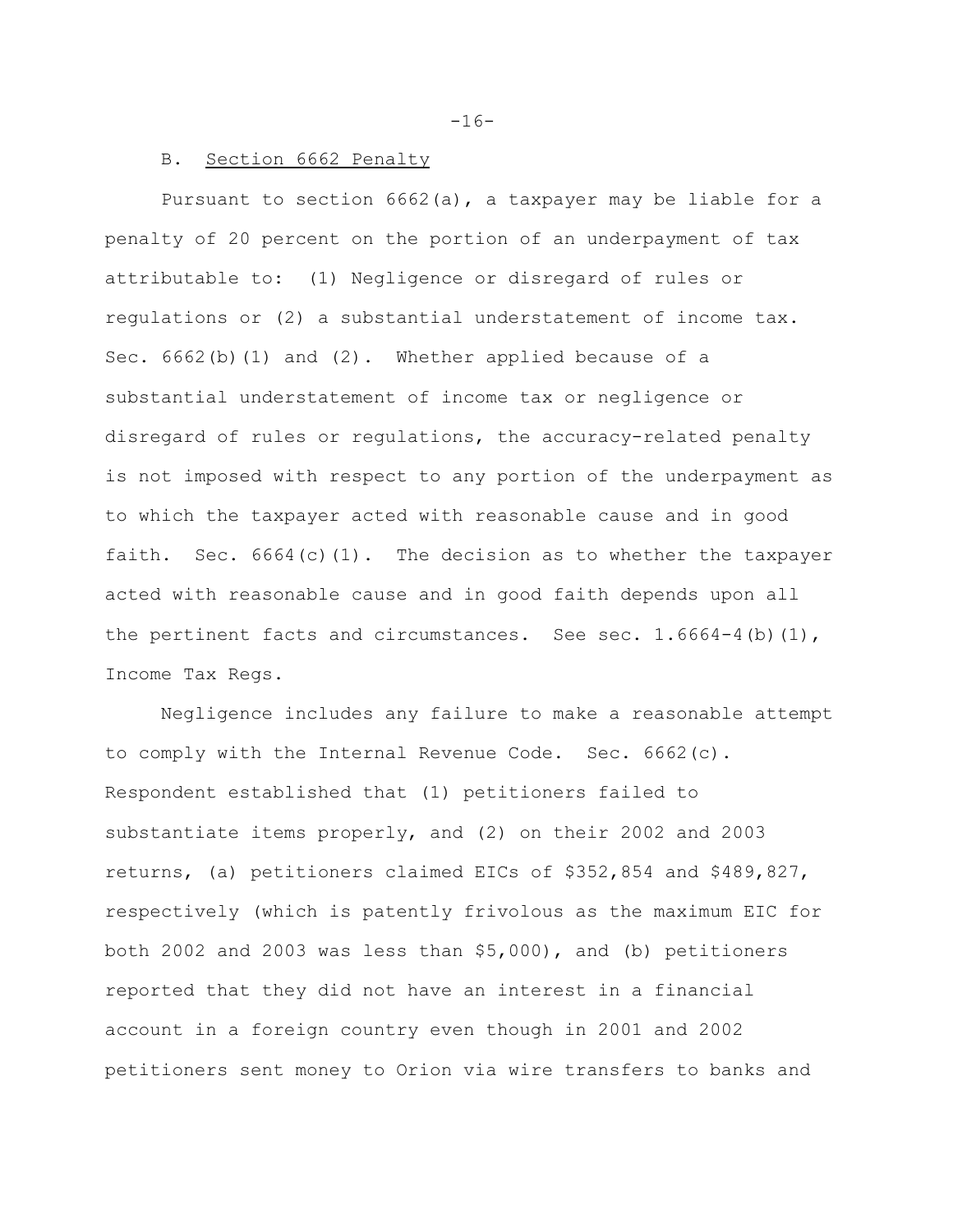beneficiaries in St. Kitts, West Indies, and Nevis, West Indies. See sec. 1.6662-3(b)(1), Income Tax Regs. Accordingly, respondent met his burden of production for the section 6662 penalty for the years in issue.

Petitioners failed to establish that they had reasonable cause or acted in good faith for the years in issue. Accordingly, petitioners are liable for the section 6662(a) penalty for 2002 and 2003.

C. Section 6673(a)(1)

The Court considers, sua sponte, whether petitioners have engaged in behavior that warrants imposition of a penalty pursuant to section 6673. Section 6673(a)(1) authorizes the Tax Court to require a taxpayer to pay to the United States a penalty not in excess of \$25,000 whenever it appears that proceedings have been instituted or maintained by the taxpayer primarily for delay.

The circumstances herein suggest that petitioners may have instituted and maintained this proceeding primarily for purposes of delay. Petitioners filed three motions for continuance--the first was filed shortly before trial, the second was filed at calendar call, and the last was filed on the date of trial. The Court denied all three motions for continuance.

Furthermore, Arnold v. Commissioner, T.C. Memo. 2005-256 (Arnold I), involved petitioners' 1999, 2000, and 2001 tax years

-17-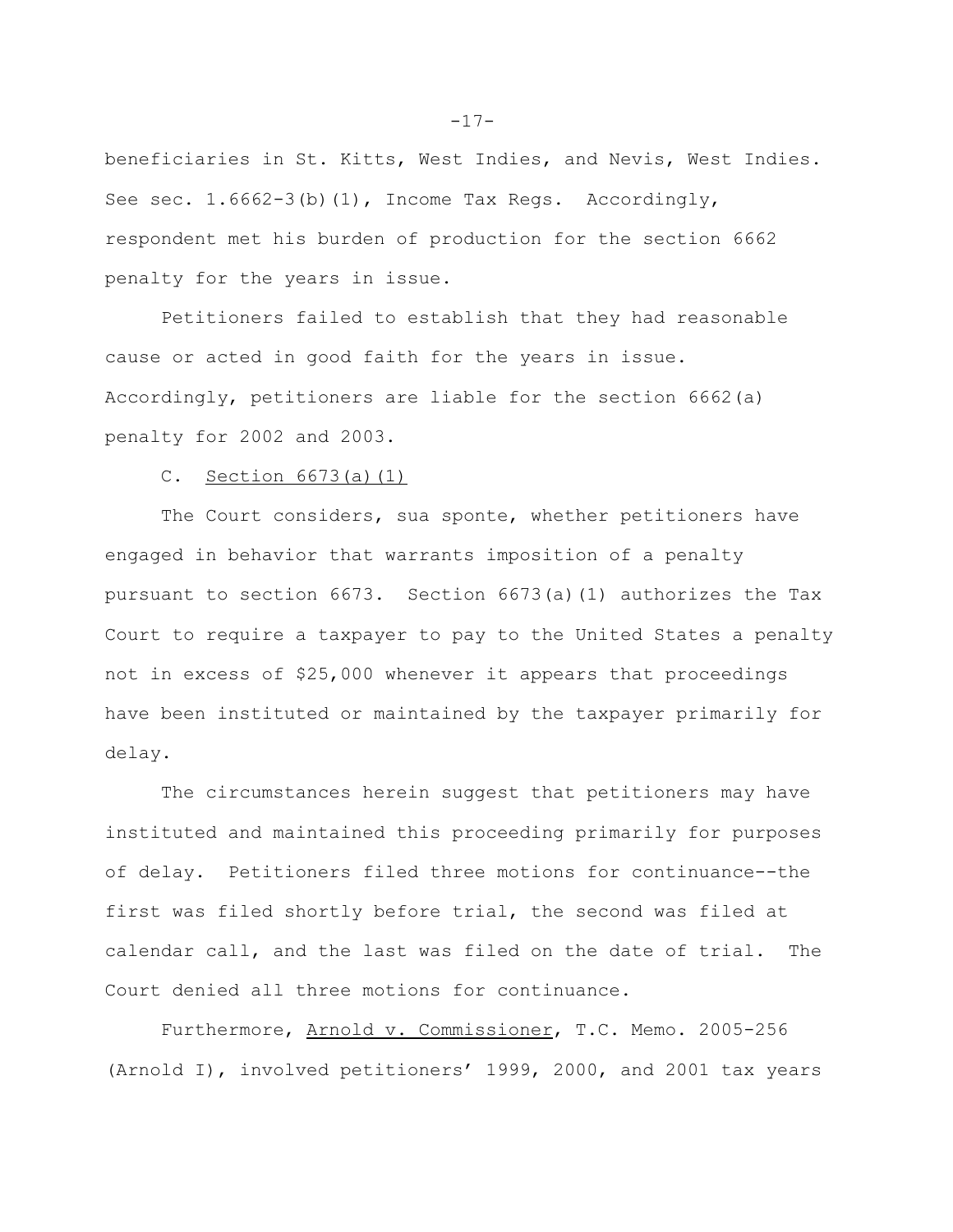(the years immediately preceding the years at issue in the case at bar). In Arnold I, petitioners failed to substantiate the same or similar deductions/items. In Arnold I, on the basis of facts substantially similar to those of the case at bar the Court sustained respondent's determination regarding the Western Timber Farms, Inc., labor, and interest deductions; held that petitioners were subject to self-employment tax on their return preparation income and realtor income; and upheld the imposition of accuracy-related penalties.

In the case at bar, petitioners made the same arguments regarding the same or similar items that the Court rejected in Arnold I. The Court issued the opinion in Arnold I before the notice of trial was sent to petitioners in the case at bar and the decision in Arnold I was final--petitioners did not appeal the decision in Arnold I--before the opening briefs were due in the case at bar. See sec. 7482(a); Fed. R. App. P. 13. Accordingly, petitioners knew their arguments had been rejected well before trial. Additionally, petitioners failed to provide respondent with information requested until they were compelled to do so by the Court, failed to substantiate items, and repeatedly sought to delay the trial of the case at bar.

We, however, shall not impose a penalty pursuant to section 6673(a)(1). We take this opportunity to admonish petitioners that the Court will strongly consider imposing such a penalty if

-18-